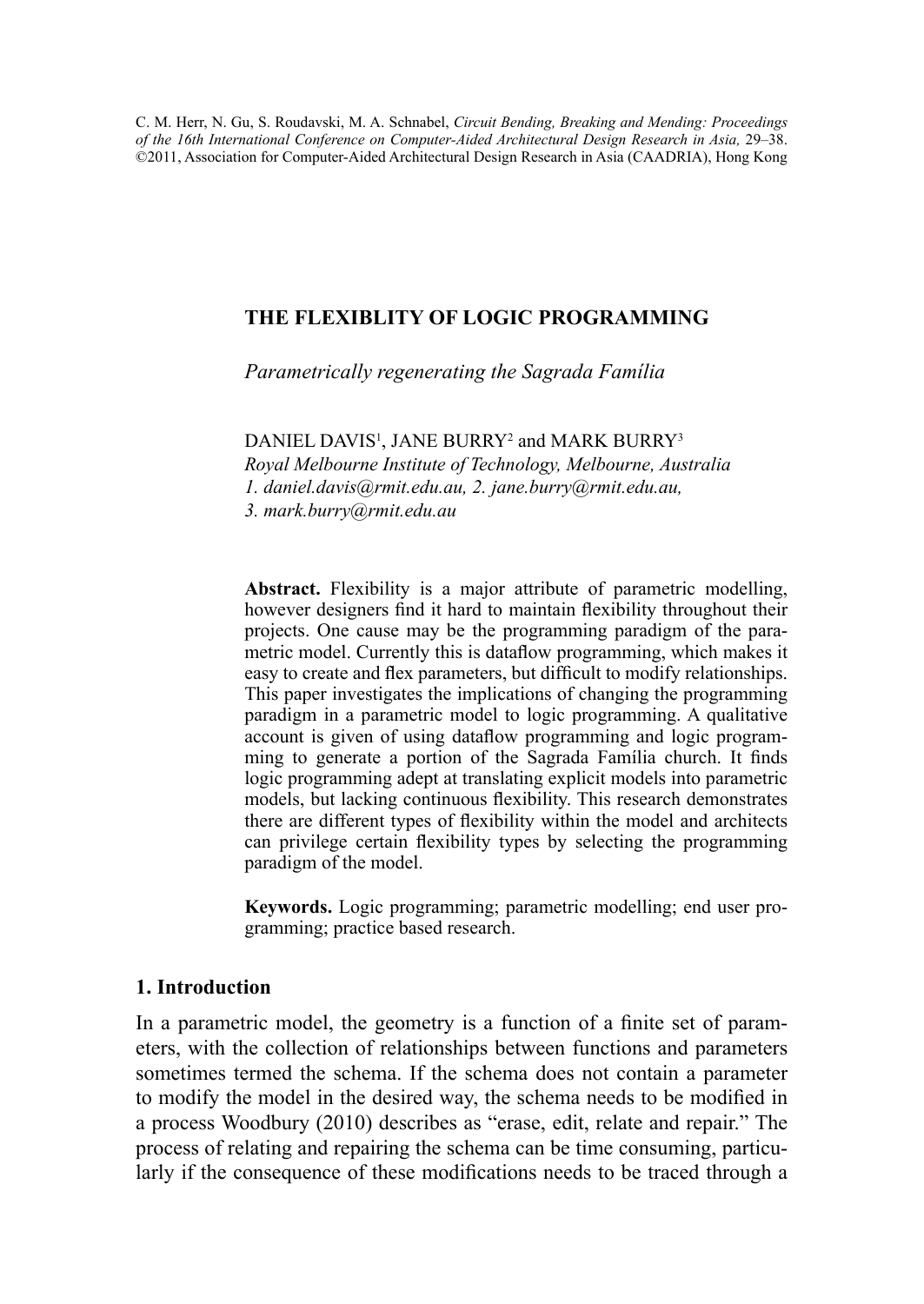complex network of relationships. Mark Burry (1996) articulated one of the earliest instances of this problem in architectural practice, which occurred when he attempted to modify a schema of the Sagrada Família to generate paraboloids instead of conoids and concluded that there was "no solution other than to completely disassemble the model and restart at that critical decision." Burry went on to suggest delaying the construction of the parametric model until the design problem is known, a practice that is common in contemporary architecture where parametric models are often not built until the design documentation stage. Constructing parametric models reveals "potential ranges of possibilities" and leads to further design exploration by design teams that, paradoxically, may not be accommodated in the schema of the model whose variability has suggested these new avenues. (Burry and Burry, 2006) The rigidity of parametric models to unanticipated design changes (a common occurrence in a cyclic design process) is a persistent problem that has not improved despite the now widespread use of parametric modelling in practice. Woodbury, Aish, and Kilian (2007) suggest that design changes can be anticipated through a series of 'design patterns' employed whilst constructing a parametric schema. Their work is significant for two reasons: firstly it suggests that parametric flexibility is related to the structure of the parametric schema; secondly it provides a model for improving parametric schema through appropriating software engineering principles from computer science.

In computer science, logic programming is one alternative to dataflow programming (the predominant software paradigm for parametric models). This paper investigates the affect on parametric models, in relation to their construction and modification, of changing the schema paradigm from a dataflow paradigm to a logic programming paradigm. The study gives a qualitative account of using the two paradigms to solve an actual design problem faced on Antonio Gaudí's Sagrada Família church. The paper begins with the history of logic programming in architecture, followed by a description of the implementation method, and a discussion about using logic programming and dataflow programming to generate parametric schemas, before concluding with the findings of this study.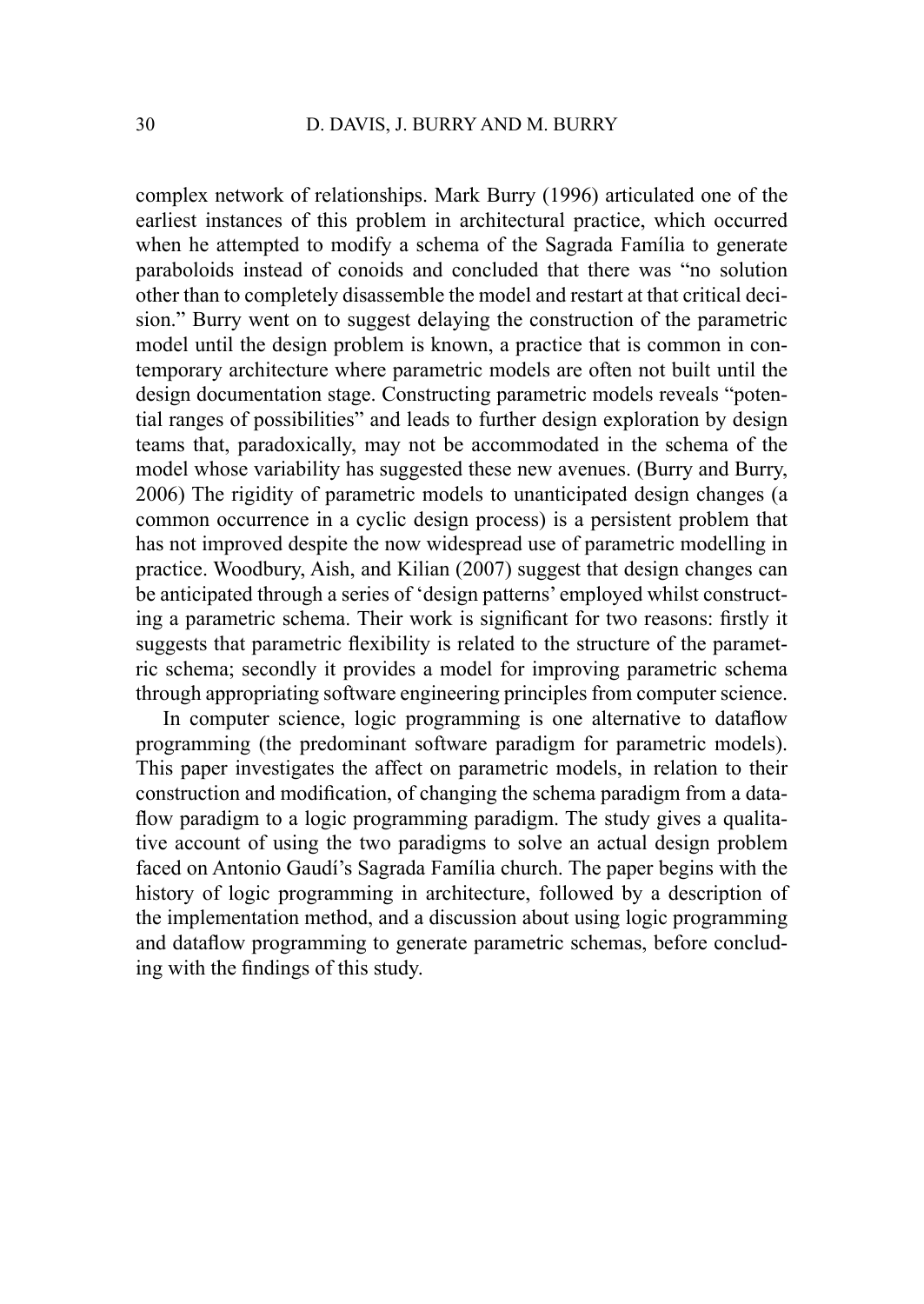### **2. Schema paradigms and Logic Programming in architecture**

### 2. 1. The Dataflow Parametric Schema



*Figure 1. Left: A schema as a directed acyclic graph. The data from the two points flows to the line node informing its construction. Right: Geometry that results from schema on left.*

The parametric schema is the collection of relationships within a parametric model. The schema can be represented as a directed acyclic graph, where the connection between nodes represents a relationship in the parametric model (Figure 1). This graph is a type of dataflow programming where the nodes represent operations and the edges describe the flow of data between operations. Modifying the input data, changes the data that flows through the graph, in turn modifying the output (In Figure 1, if the location of Point 1 is modified, the line is automatically redrawn). Being able to automatically redraw geometry by only modifying input data is one of the advantages of parametric modelling and can be thought of as *continuous* flexibility.



*Figure 2. Left: Modification of schema in Figure 1 so that the line follows a vector. Note that Point 1 is all that remains of the schema in Figure 1, even though the geometry on the right has not changed radically.*

Parametric models generated with dataflow programming can become difficult to modify if the model lacks an input to change the geometry in the desired way. When this occurs, the schema must be manually rebuilt to accommodate the new input in a process Woodbury (2010) describes as "erase, edit, relate and repair." The model's ability to undergo this process can be described as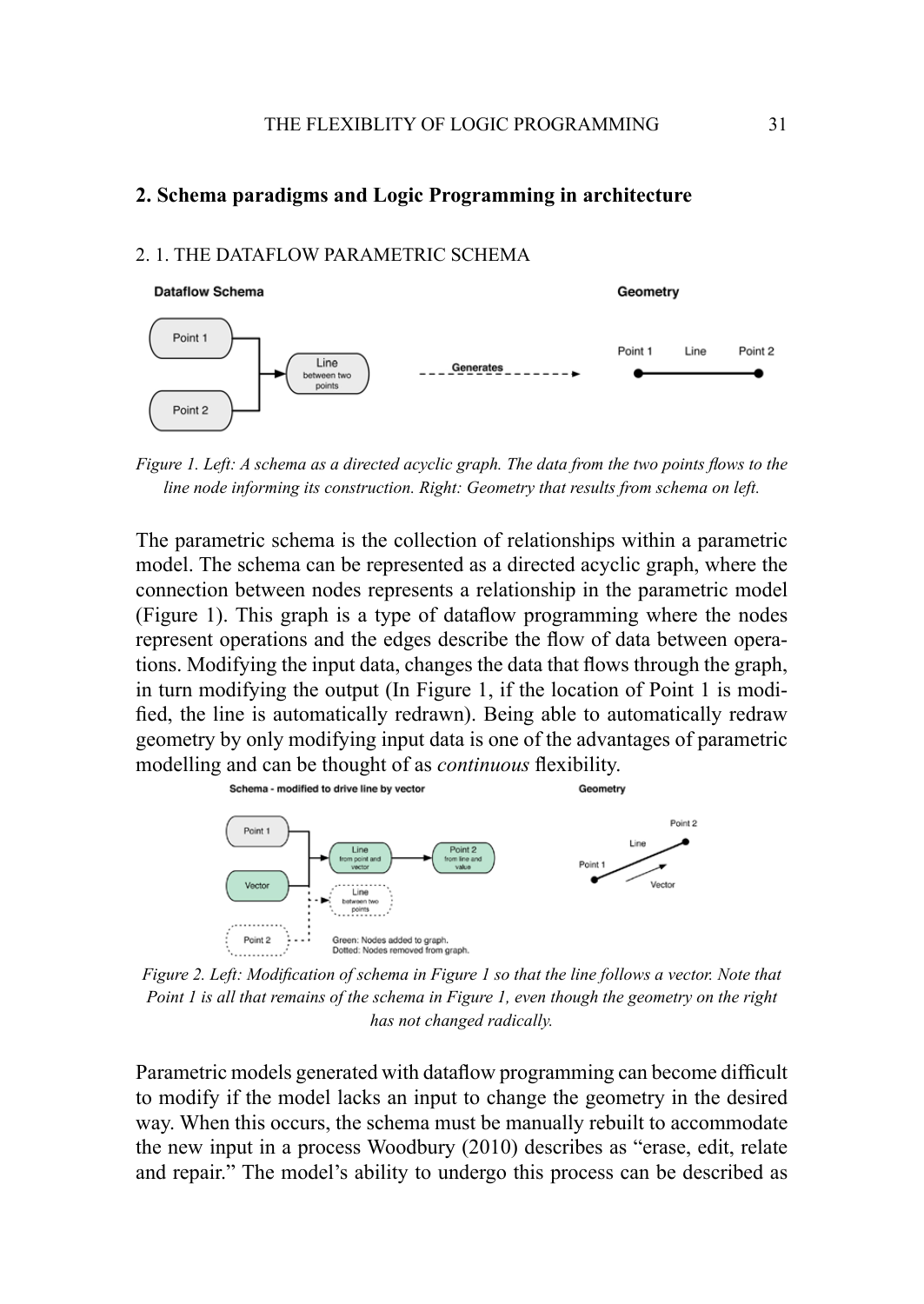*discrete* flexibility. In dataflow languages these processes can be problematic because relating and repairing relationships between nodes can change the flow of data with downstream consequences throughout the schema, even if the physical relationships between the geometry remains the same. Figure 2 shows adding a vector as an input to the schema in Figure 1 rearranges the relationships within the schema to the point where it would be easier to build the schema in Figure 2 from scratch than modify the schema in Figure 1. It is not uncommon for a complex production model to encounter these moments of discrete inflexibility, causing major time delays to the project while relationships are either reconstructed or the schema rebuilt from scratch (Burry and Burry, 2006).

### 2.2. Logic programming and background work

One alternative to dataflow programming is logic programming. Using logic programming, the user can focus on describing relationships between objects and leave the logical inferences (in this case the way data flows in these relationships) for the computer to deduce. Logic programming has been the subject of much investigation within architecture, beginning with Swinson's 1982 paper *Logic Programming: a computing tool for the architect of the future*. Swinson utilised logic programming on four simple spatial planning problems and proposed this as an area for further investigation.

Following on from Swinson's work, there was a flurry of studies in the mid 80's through to the mid 90's. In 1984 Gonzales et al concluded, incorrectly, that computers and CAD will be based on logic programming in the future. The first examples of logic programming used to draw 2d parametric shapes came in 1985 from Brüderlin, and in 1986 from Helm and Marriott. A more comprehensive attempt to generate 3D parametric models was made by Woodbury (1990) using the ACEND language – not strictly a logic programming language, although it shares many similarities. In the same year Mitchell (1990) released the *Logic of Architecture*, which contains descriptions of architecture in first order logic, similar to Prolog. The closest project to our project in technical implementation is Aldefeld's (1988) use of forward-chaining to infer rules about constraints on parametric models. We use a similar method to infer rules about parametric schemata. A comprehensive review of logic programming in architecture between the mid 80's through to the mid 90's is documented in Fudos' PhD thesis (1995).

In the late 90's and 00's, research into logic programming in architecture dropped off dramatically. Despite this, there are still examples of logic programming experiments, such as Martin and Martin's *Ployformes* tool (1999) to draw complex polygons and Makris et al *MultiCAD* (2006), which com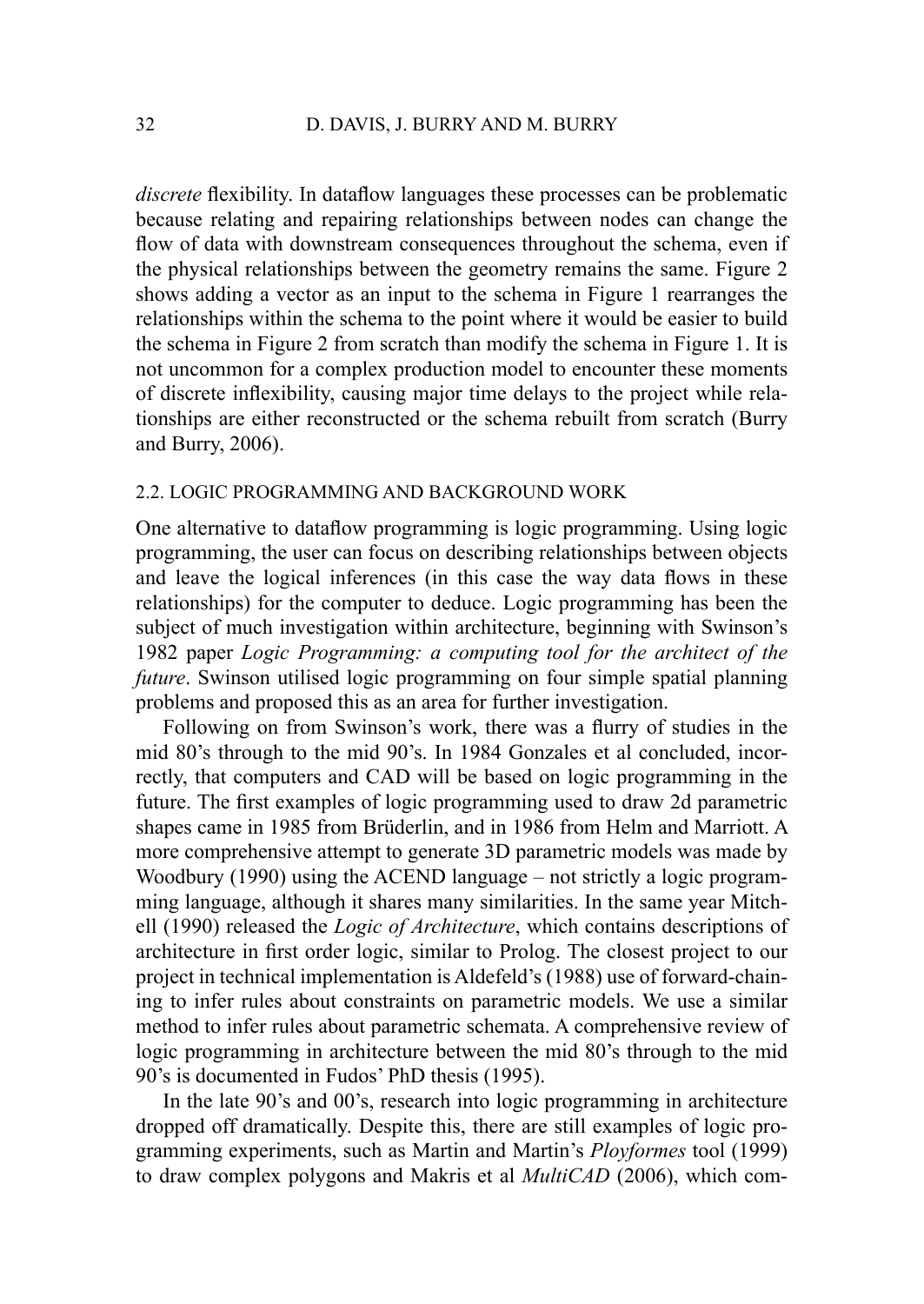bines logic programming with a genetic algorithms.

Despite the optimism of Swinson, logic programming has not become the "computing tool for the architect of the future" (Swinson, 1982). It is interesting to note that for all of their proclamations about the future of architecture, none of the papers surveyed applied logic programming to an architecture project. This case study differs from prior research by testing logic programming in a highly contained geometrical design problem from the Sagrada Família that exhibits the messy complexity, experienced in practice, of resolving multiple design constraints simultaneously. Unlike the previous research, which attempted to create the entire geometric model with logic programming, this research uniquely explores generating just the parametric schemata through logic programming and measures its success in relation to schema flexibility.

#### 2.3. Logic Programming Applied To Parametric Schema



*Figure 3. How a parametric schema is constructed with logic programming. Progression from axioms, into an undirected graph, which is then interpreted into a schema.* 

Defined by Sterling and Shapiro (1994), logic programming has two parts: a set of axioms "defining relationships between objects" and an interpreter that "deducts the consequences" of the axioms. These steps correspond to our logic programming process (Figure 3) where initially axioms about the schema are declared, then in an intermediate step the axioms are compiled into an undirected graph, and then finally the interpreter infers the flow of data through the schema. The interpreter is based on a forward-chaining reasoning method. In Figure 3, the interpreter can be infer that Node A (a point) is the parent of Node C (a line) because the axioms declare that a line can be constructed from a point, and that a point cannot be constructed from a line. If the graph is over-constrained, the user is asked to resolve conflicts between the axioms. If the graph is under-constrained, a depth first search is applied to discover possible configurations for the user. Ideally the axioms will fully define the graph and the forward chaining interpreter will be able to infer the entire flow of data in the schema.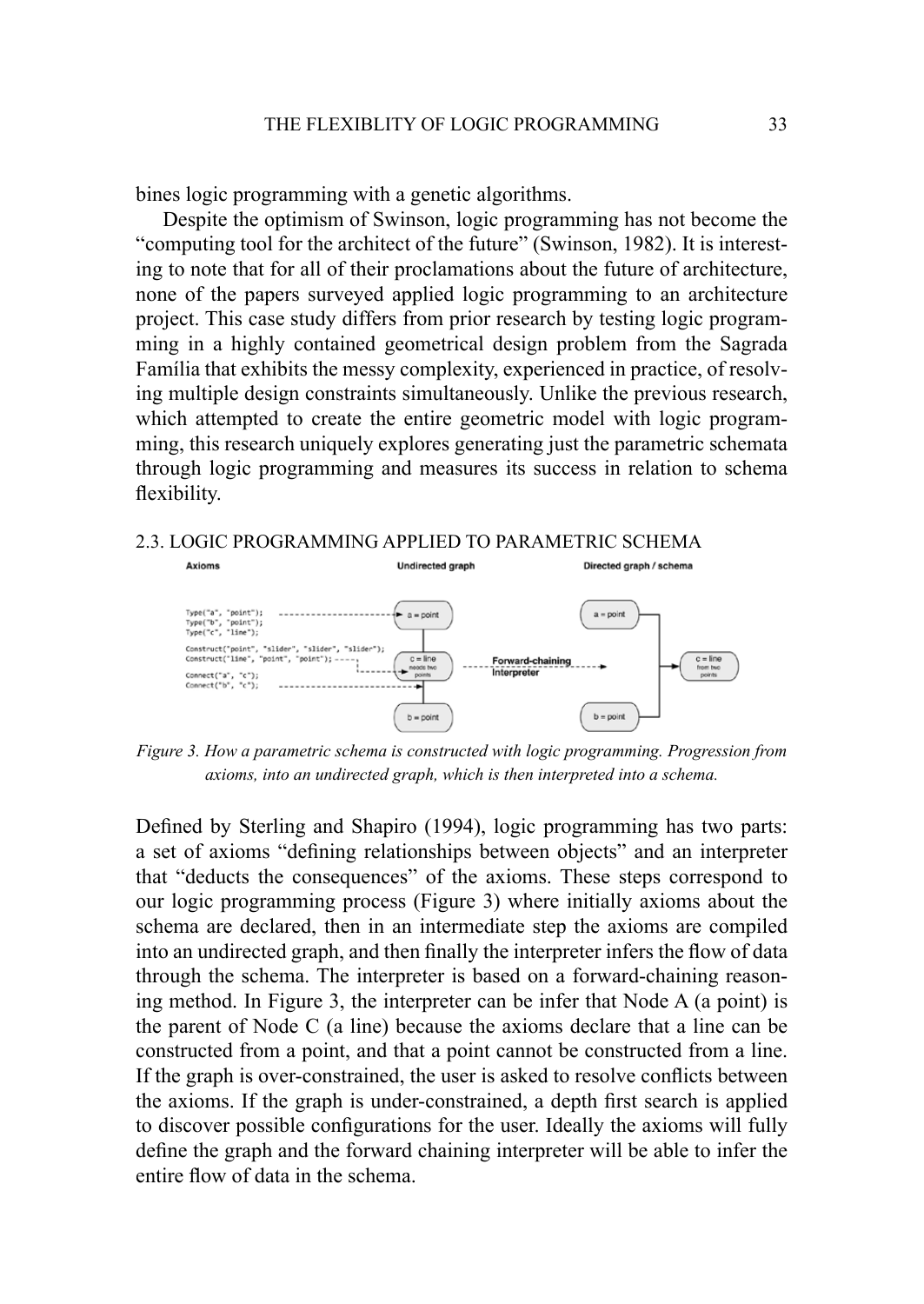

*Figure 4. Modification of the axioms from Figure 3 so that a vector drives the schema. This is the same modification as was seen in Figure 2. The text in green is additional axioms from Figure 3, the interpreter then automatically rebuilds the schema from these axioms.* 

The benefit of this method is that the user only needs to define connections between nodes, while the interpreter can infer the parent-child orientation of these relationships, generating the flow of data. Therefore, rather than "erase, edit, relate and repair" the user only needs to erase and edit the axioms, with the relating and repairing automatically deduced by the logical interpreter. Figure 4 shows adding a vector as an input to the schema in Figure 3 can be achieved by adding four new axioms while the interpreter infers the new dataflow (contrast this to the example in Figure 2, where, one the same problem, rebuilding the dataflow schema was easier than modifying it). This example depicts how the forward-chaining interpreter can carry out the stages of relating and repairing during a discrete modification of the schema, although this example also exposes how an additional layer of abstraction could make it difficult for the user to understand why interpreter has constructed particular relationships.

### **3. Application to the Sagrada Família**

This section compares dataflow programming and logic programming as a method to solve a real constraint problem in the geometry for the 'Fronton' (gable) of the Sagrada Família.

### 3.1. The Problem faced on the Sagrada Família

The Sagrada Família by Antoni Gaudí's has been under construction in Barcelona, Spain since 1882. Design and construction has recently commenced on the tower of Jesus; the central tower above the crossing. Forming the base of this tower are the 'Frontons' which are a matching set of 17 metre high arches placed above three windows on opposite sides of the tower. The Frontons were designed parametrically, however during the design process they were converted into explicit geometry and over subsequent revisions the original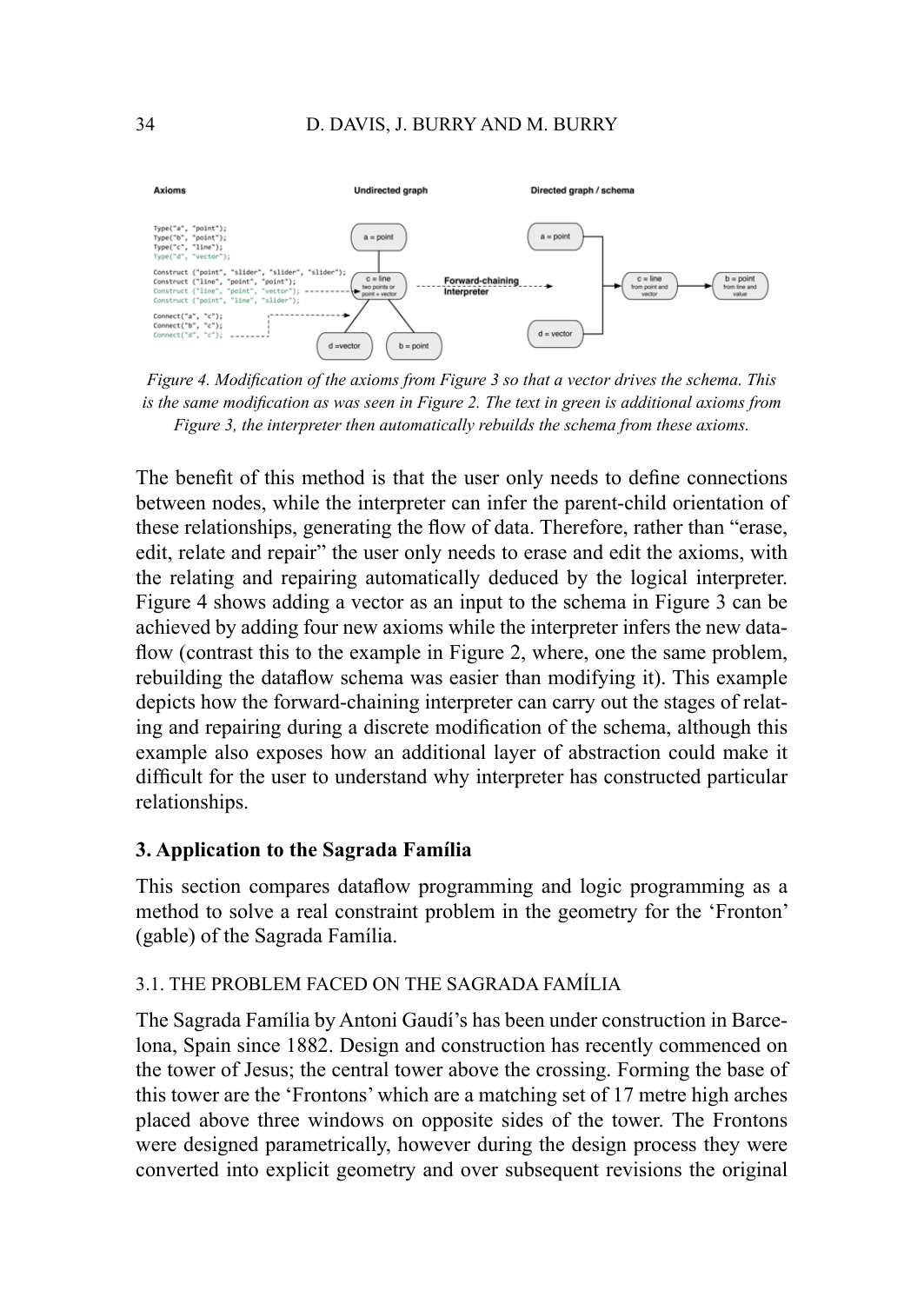parametric properties became lost. In 2010, during the preparation of the construction documentation for the Frontons, it was decided the original parametric rules needed to be reapplied to the distorted geometry by converting it back into a parametric model. An example of the distortions is given in Figure 5.



*Figure 5. Left: Final version of the Fronton produced by dataflow programming. Right: Plan view of Frontons illustrating two problems with the original model, faces that were not orthogonal and angles that were not correct – every face had one of these errors.*

### 3.2. Using a Dataflow Schema

The conversion of the Frontons from an explicit model to a parametric model was initially undertaken using a dataflow parametric model. The process of generating the model occurred over a period of two weeks and took 32 hours. The final dataflow model was driven from 35 numeric parameters, which flowed through approximately 3000 connections to 1050 operations generating the revised geometry of the Frontons. The architects asked for two modifications, but fortunately the schema was developed with parameters anticipating these changes and the modifications occurred without rebuilding the schema.

### 3.3. Using a Logic Programming Schema

The same problem of converting the explicit model of the Frontons to a parametric model was solved with logic programming. Approximately 600 axioms were required to generate the schema. Most axioms could be automatically generated by a program that identified the geometric relationships already present in the explicit model (this can not be done on a graph based schema because they require not only the relationship, but the orientation of the relationship as well). The remaining 100 axioms were generated manually in a process that took 5 hours, making it significantly faster than dataflow programming. The two modifications could be accommodated by adding new axioms and this in turn allowed the forward-chaining algorithm to infer the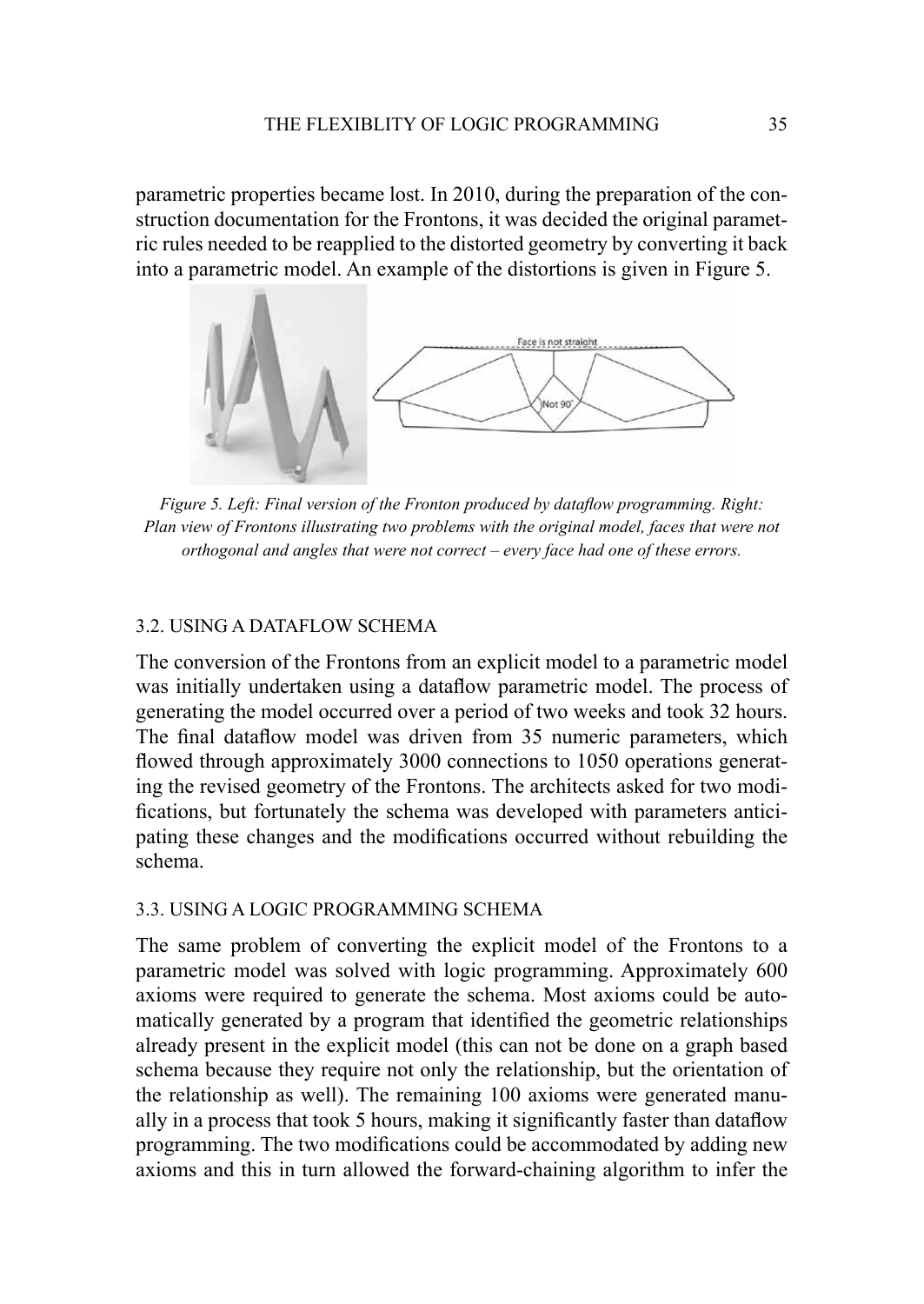modified schema.

# **4. Comparison and discussion**

## 4.1. Relative speed

It was approximately 5 times faster to build the schema with logic programming compared to dataflow programming. The increase in speed came from logic programming being able to generate large parts of the axioms automatically from the already existing, explicit, geometry of the Frontons. This speed advantage seems highly problem dependent and any problem that does not involve converting explicit geometry into a parametric model is unlikely generate such a speed difference.

# 4.2. Legibility

As the complexity of the schemas increased, both methods became illegible. In the dataflow language the connections were like spaghetti, making it difficult to track what rules had been applied; on three occasions rules were not applied because they seemed to be already present, a fact only uncovered by project architects measuring the model. Logic programming was equally difficult to read because it referred to geometry by name and it was difficult to assign meaningful names to the 111 points and 96 surfaces. This was slightly mitigated by grouping axioms together, so even if the axioms were illegible, the user could understand a group's function. The extra layer of abstraction generated by using logic programming was not an issue in this case because the problem was so complex the only way to understand the system was through the output, in this case the geometry. Legibility is still a largely unexplored aspect of parametric modelling. It has implications for the use (and reuse) of parametric models in a team environment because editing the model requires comprehending it first. Neither dataflow programming nor logic programming addresses this issue, but modular programming or unit testing may offer fruitful areas of enquiry.

# 4.3. Flexibility

Flexibility is often described on a spectrum of more flexible and less flexible. Indeed the premise of this research was to discover a *more flexible* parametric modelling technique. However, *more flexible* is an insufficient description of the differences between logic programming and dataflow programming. Flexibility is not a spectrum, it is a combination of modelling attributes whose measurements is context dependent.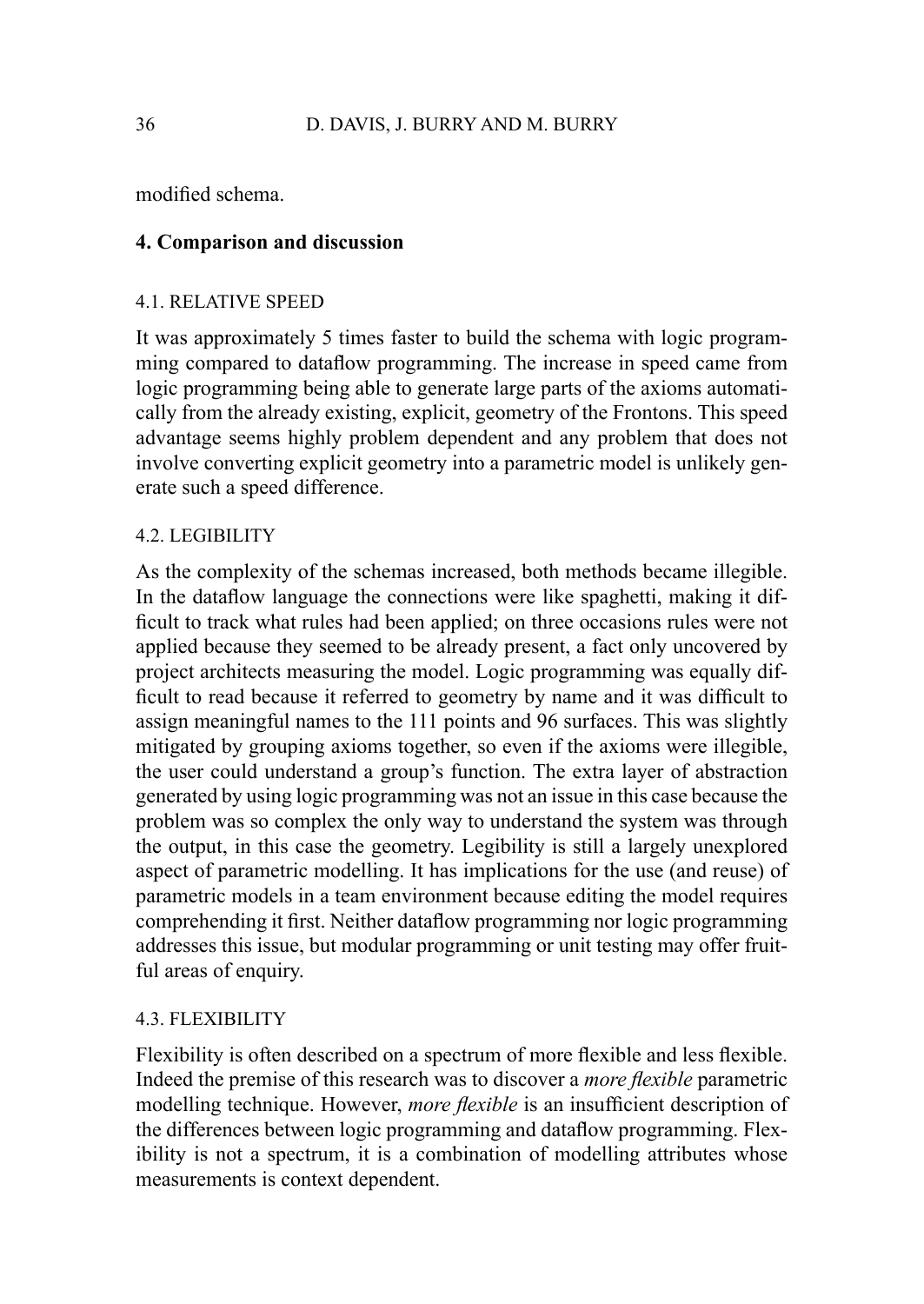In the context of a real constraint problem in the geometry for the Fronton of the Sagrada Família: logic programming was the more flexible way to generate the schema from explicit geometry; both methods were equally flexible when making the required changes, although changes took significantly longer to propagate in logic programming; and both methods were equally illegible when identifying where to make the changes. However, this can not be extrapolated to all modelling situations because the results are highly dependent upon circumstance – such as there being pre-existing explicit geometry and the problem being of a high level of complexity. What can be extrapolated is the characteristic flexibility of the programming paradigm in each of these aspects – logic programming is likely to be more flexible than graph based modelling when converting explicit models to parametric models, and likewise, dataflow programming is likely to be more flexible when propagating parameter changes through the model. Since a parametric model cannot be easily switched from one programming paradigm to the other, the initial decision regarding what programming paradigm to generate the parametric model in, is critical. This is a decision can help make the model more or less flexible in particular aspects of flexibility. Further research is needed to help guide designers in making this decision.

### 4.4 Have we seen this before?

In many ways, the current situation with inflexible parametric models mirrors the 1960's 'software crisis' where the major hindrance to the application of computation became the software developer's ability to write code for these complex problems. In a similar way, the current limitation on parametric modelling is the designer's ability to generate a flexible parametric model, particularly when faced with the complexity of pioneering projects like the Sagrada Família. There was no 'silver bullet' to the software crisis, instead new programming paradigms, new ways of structuring code, new code libraries, new environments for generating code and new ways of managing code development, helped pull programming out of its crisis (Brooks, 2010). This research has shown that the programming paradigm of the parametric model is one way to influence model flexibility, but there is still much more to learn from how software engineers structure code.

## **5. Conclusion**

Logic programming is not a 'silver bullet' for parametric flexibility. Instead, this paper has shown that flexibility manifests in different forms within the parametric model, and that the programming paradigm of the model has some